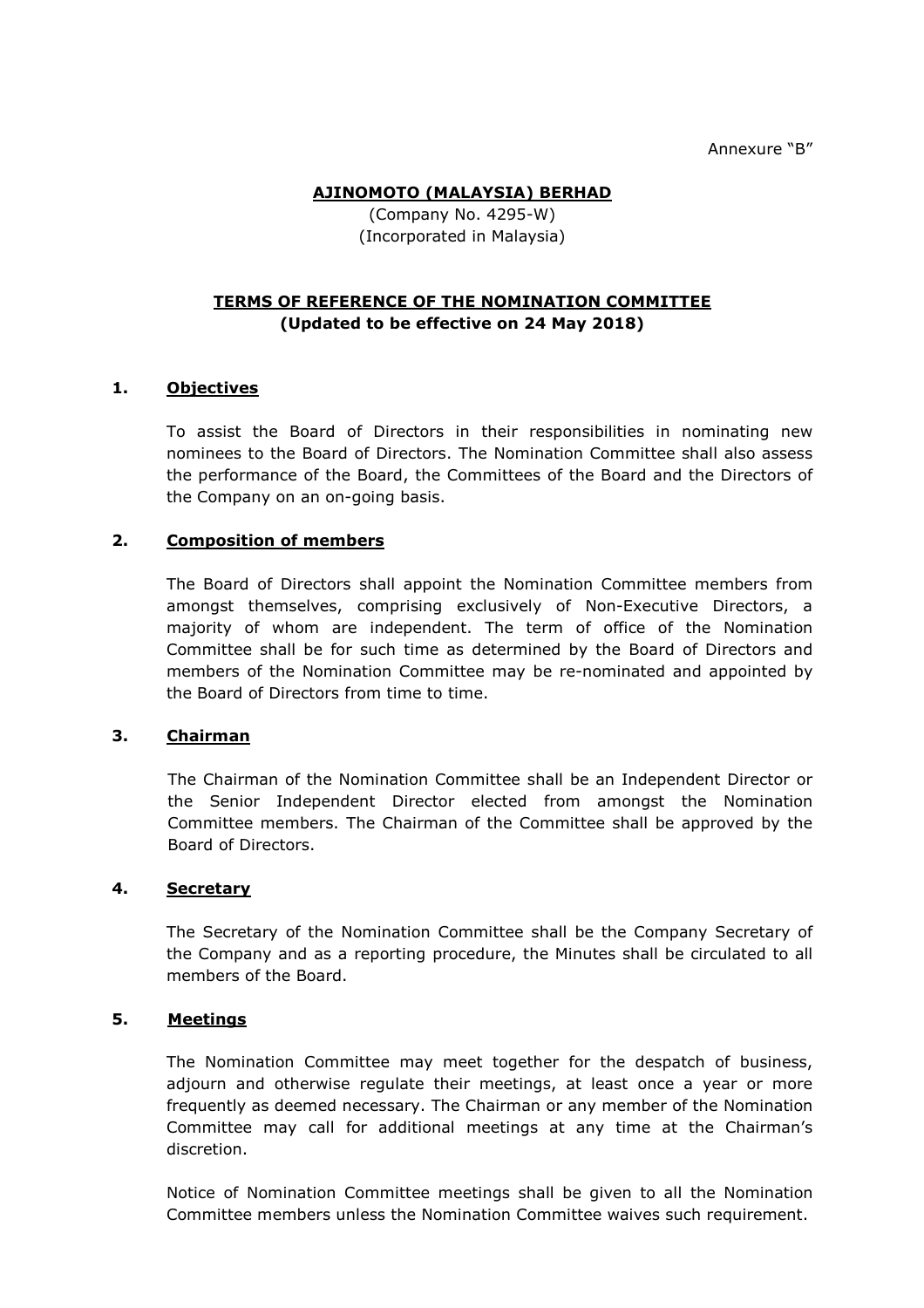# **AJINOMOTO (MALAYSIA) BERHAD**

(Company No. 4295-W) (Incorporated in Malaysia)

(Terms of Reference of the Nomination Committee - cont'd)

Questions arising at any meeting of the Nomination Committee shall be decided on a majority of votes of the members present, and in the case of equality of votes, the Chairman of the meeting shall have a second or casting vote.

In the absence of the Chairman, the members can elect from amongst themselves the Chairman for the Meeting.

#### **6. Minutes**

Minutes of each meeting shall be kept at the registered office and distributed to each member of the Nomination Committee and also to the other members of the Board. The Nomination Committee Chairman shall report on the proceedings of each meeting to the Board.

The minutes of the Nomination Committee meeting shall be signed by the Chairman of the meeting at which the proceedings were held or by the Chairman of the next succeeding meeting.

### **7. Quorum**

A quorum shall consist of two (2) members.

#### **8. Circular Resolutions**

A resolution in writing signed by a majority of the Nomination Committee members for the time being shall be as valid and effectual as if it had been passed at a meeting of the Nomination Committee duly called and constituted. Any such resolution may consist of several documents in like form each signed by one (1) or more Nomination Committee members. Any such document may be accepted as sufficiently signed by a Nomination Committee member if transmitted to the Company by telex, telegram, cable, facsimile or other electrical or digital written to include a signature of a Nomination Committee member.

# **9. Reporting**

The Nomination Committee shall report to the Board of Directors, either formally in writing, or verbally, as it considers appropriate on the matters within its terms of reference at least once a year, but more frequently if it so wishes.

The Nomination Committee shall report to the Board of Directors on any specific matters referred to it by the Board.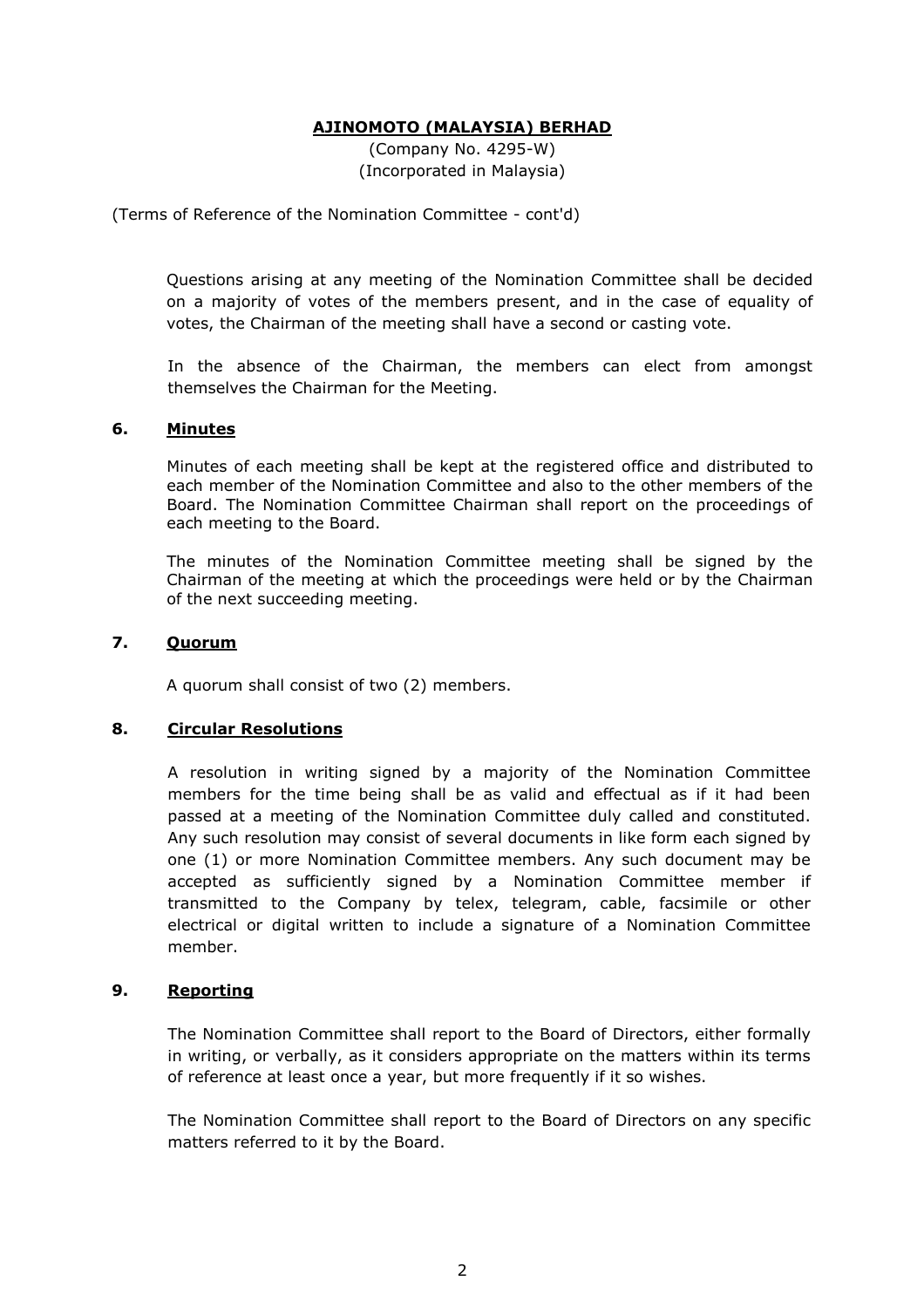# **AJINOMOTO (MALAYSIA) BERHAD**

(Company No. 4295-W) (Incorporated in Malaysia)

(Terms of Reference of the Nomination Committee - cont'd)

### **10. Authority**

The Nomination Committee shall, in accordance with a procedure or process determined by the Board of Directors and at the expense of the Company,

- (a) select and recommend new members of the Board and its Committees to the Board;
- (b) annually review the required mix of skills and experience and other qualities, including core competencies which Non-Executive and Executive Directors should have;
- (c) assess on an annual basis, the effectiveness of the Board as a whole, the Committees of the Board and for assessing the contribution of each individual Director; and
- (d) be entitled to the services of the Secretary who must ensure that all appointments are properly made, that all necessary information is obtained from Directors, both for the Company's own records and for the purposes of meeting statutory obligations, as well as obligations arising from the Listing Requirements of the Bursa Malaysia Securities Berhad or other regulatory requirements

### **11. Duties and Responsibilities**

The duties and responsibilities of the Nomination Committee are as follows:-

- To assess and recommend to the Board of Directors, candidates for directorships recommended by the Chief Executive Officer, by the Shareholders or by the Directors.
- To recommend to the Board of Directors the nominees to fill the seats on Board Committees.
- To review Board and Senior Management succession plans.
- To review training programmes for the Board annually and facilitate board induction and training programmes for new members of the Board.
- To assess the effectiveness of the Board of Directors and the Committees of the Board as a whole, and each individual Director of the Board.
- To review the term of office and performance of the Audit Committee and each of its members annually to determine whether such Audit Committee